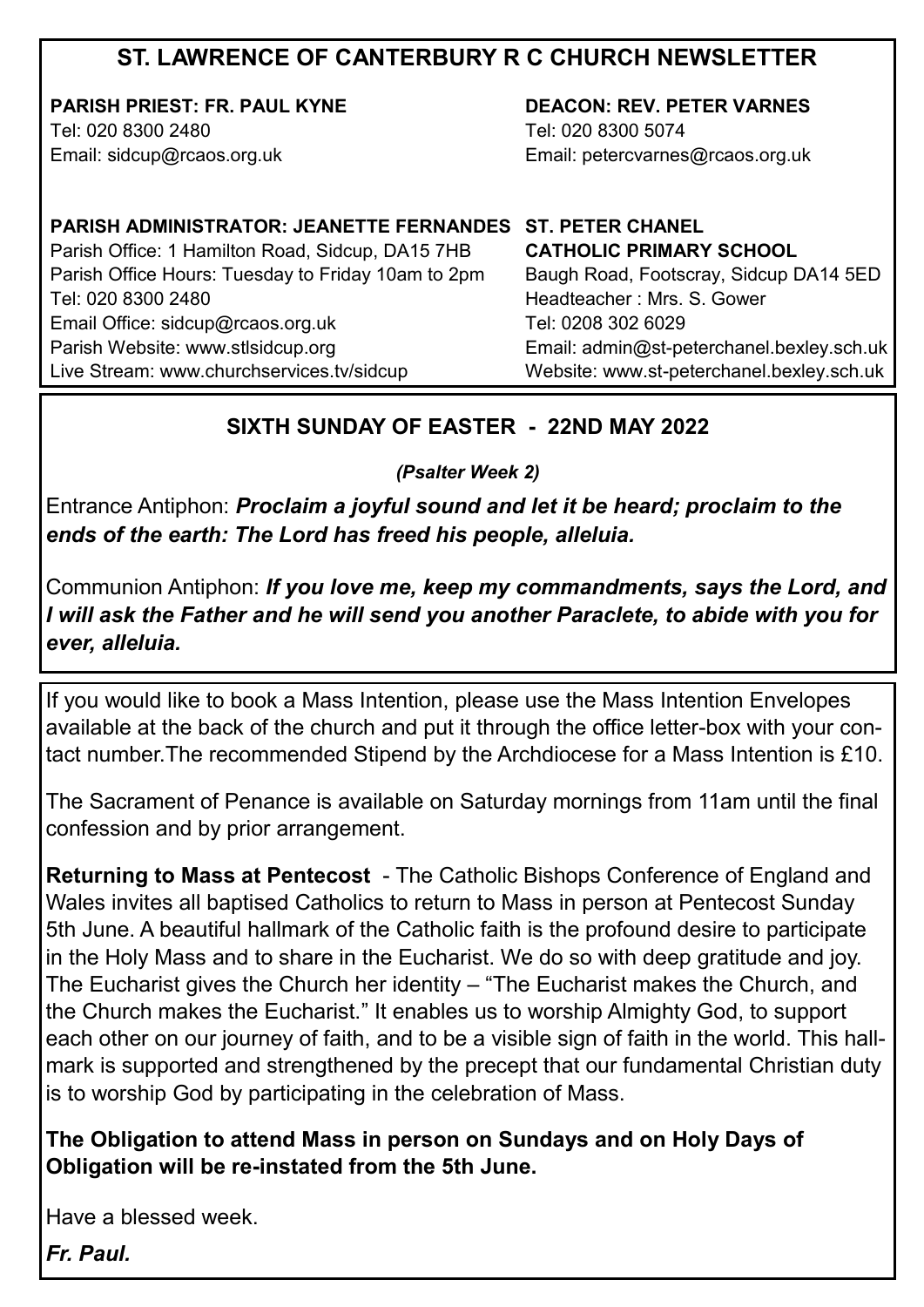### **THE ASCENSION OF THE LORD - THURSDAY 26TH MAY**

The Solemnity of the Ascension of the Lord is a Holyday of Obligation.

### **PARENTS AND TODDLER GROUP - EXPRESSION OF INTEREST**

Following many baptisms in the parish over the past year the parish is considering starting up a Parents & toddlers group. The hall is currently available on Friday mornings should there be enough parents interested in starting a group. Please email [sidcup@rcaos.org.uk](mailto:sidcup@rcaos.org.uk) and write 'PARENTS & TODDLERS GROUP' in the subject line should you wish to volunteer to commence a group and we will get back to you.

### **MASS SERVERS**

Would you like your children to serve Mass? Please let the parish know if you would like your children to be trained to serve a Saturday Evening or Sunday Morning Mass. Any child who has made their first Holy Communion is invited to serve Mass. Ideally we would like equal numbers of girls and boys. Please email [sidcup@rcaos.org.uk](mailto:sidcup@rcaos.org.uk) and write 'MASS SERVERS' in the subject line stating your child's name and the Mass at which they would be able to serve.

### **FEAST OF CORPUS CHRISTI - SUNDAY 19TH JUNE 2022 10AM MASS**

All first Holy Communion children from this year's cohort are invited to once more wear their First Holy Communion attire and join in a procession before the 10am Mass. Please come to the hall by 9.45am.

### **EXPOSITION OF THE BLESSED SACRAMENT - FRIDAYS 10AM - 12:00NOON**

The Blessed Sacrament will be exposed on Fridays after the 9:30am Mass until 12:00noon. Everyone is encouraged to come and spend some time with our Lord.

# **JOURNEY OF FAITH - 8TH JUNE, 7:30PM AT ST. LAWRENCE'S CHURCH**

An evening with music and poems by Petra Stoffel. During the evening performance, Petra takes you on an inspiring journey from darkness to light, from sadness to joy, and invites you to live your own life as fully and courageously as you can. Ticket £8, give £10 and donate £2 to Ukraine appeal. https://www.eventbrite.com/e/journey-of-faithtickets-336625304347.

## **MARIST DAY AT WALSINGHAM - 2ND JULY**

The coach will depart from St. Lawrence's at 8am sharp, return journey commences at 5pm. Cost of £35 payable in advance to Mary Kelly (020-8850 7566/07530 460009) or Christine Spencer (020-8300 4291/07769 620907).

## **CONFRIMATION AND FIRST COMMUNION PHOTOS**

The photos from the Confirmation and First Communion services can be viewed in the church hall on Saturday 21st May from 6pm until 8pm and Sunday the 22nd May from 10am until 12 midday.

## **SAINT CATHERINE'S GARDEN**

The small garden bed to the left of the church doors is called St. Catherine's Garden or the White Garden. It is in remembrance of babies who were still born or died very soon after birth, and has not been updated for some time. If any parishioner would like the name of any child in these circumstances to be added to this list please email the details to Deacon Peter on petercvarnes@rcaos.org.uk.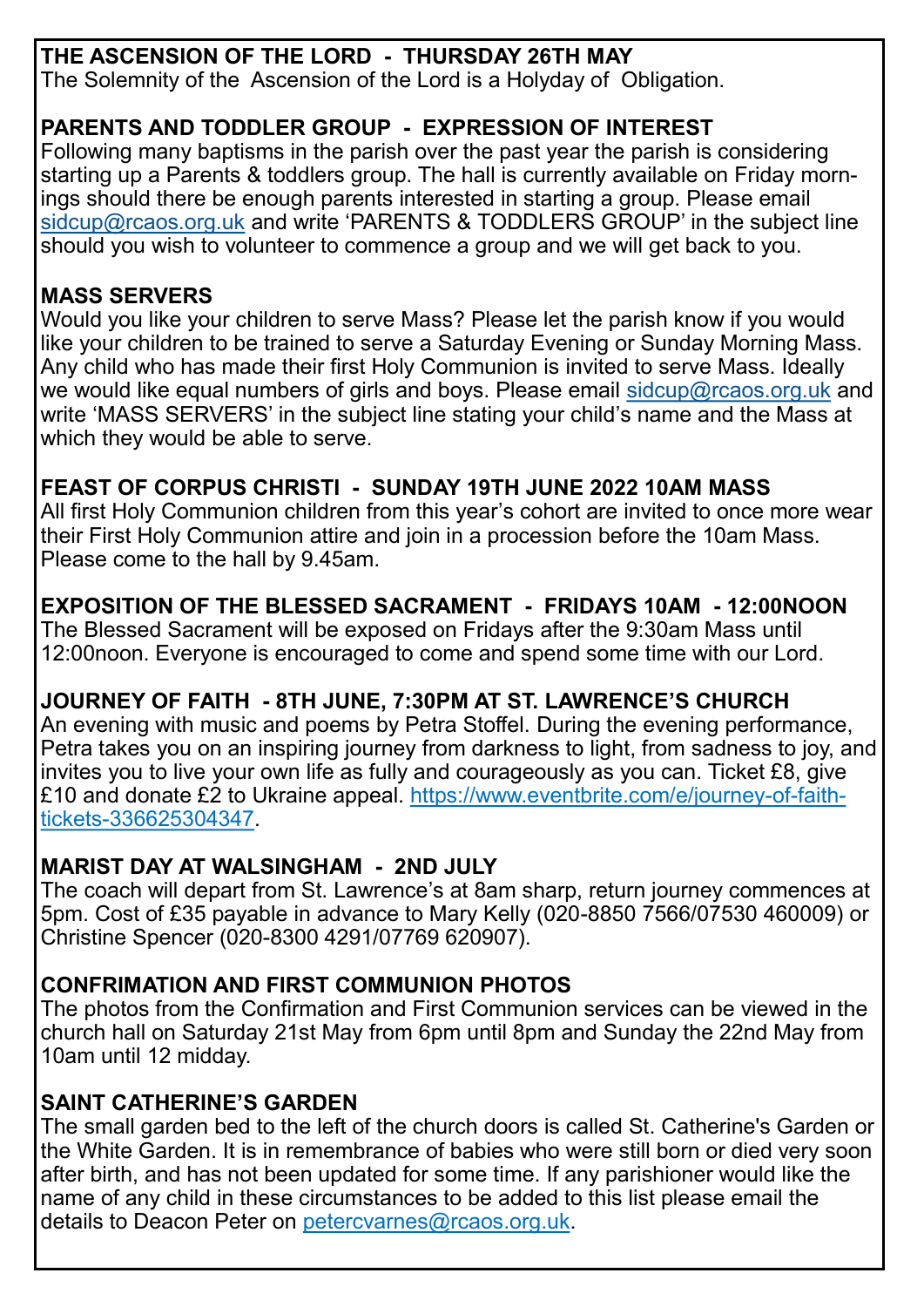| <b>100 CLUB WINNERS</b> |            |                   |            |          |  |
|-------------------------|------------|-------------------|------------|----------|--|
| <b>MONTH</b>            | £75        | £50               | £25        | £10      |  |
| <b>FEBRUARY</b>         | E. Duncan  | <b>IG. Thrift</b> | M. Healy   | C. Carr  |  |
| <b>MARCH</b>            | M. Moran   | S. Eastwood       | W. Walton  | M. Wells |  |
| <b>APRIL</b>            | D. Butters | J. Judge          | R. Metaxis | C. Carr  |  |

### **PARISH COFFEE MORNINGS**

The coffee mornings are held after the 8:30am and 10:00am Mass on Sundays and from 10am to 11:30am on Wednesdays. Please come along everyone are welcome.

### **LIFE IN THE SPIRIT SEMINARS**

All are invited to prepare for Pentecost with a series of seminars presented jointly by the Archdiocese of Southwark Catholic Charismatic Renewal Team and the Agency for Evangelisation and Catechesis. Deepen your understanding of the work of the Holy Spirit in your life by participating in the Life in the Spirit Seminars. This free seminar series will take place online over five Tuesday evenings between 10th May-14th June 2022 from 8pm -9.30pm. In addition, a Pentecost Retreat Day will take place at Aylesford Priory on Saturday 4th June. Places will be limited so booking in advance is essential. Participant's booklet £4.50 incl p&p available from Goodnews Books: www.goodnewsbooks.co.uk For details of the sessions and speakers and to register for the seminar go to https://www.rcsouthwark.co.uk/news-events/events/life-in-thespirit-seminars/?d=637878096000000000.

### **PENTECOST CELEBRATION - ST ANDREWS CHURCH, CROYDON - 5TH JUNE**

The All Nations Catholic Charismatic Group invites everyone for the celebration of the feast of the Pentecost at St Andrews RC Church, 45 Brook Road, Thornton Heath, Croydon, Surrey CR7 7RD on Sunday 5 June from 1pm onwards. The main celebrant will be His Grace Most Rev Archbishop Emeritus Kevin McDonald. In attendance as well are Rev Fr Francis Utotu and Rev Fr Mark Binang. Food and drinks will be provided after the Eucharistic celebration. See the poster on the notice board for information.

### **A DAY WITH MARY**

**Saturday 11th June -** 9:30am to 4:30pm at St. Anselm's Church, [89 West Hill,](https://www.bing.com/local?lid=YN1018x220192214&id=YN1018x220192214&q=Saint+Anselms+Catholic+Church&name=Saint+Anselms+Catholic+Church&cp=51.44670486450195%7e0.20554320514202118&ppois=51.44670486450195_0.20554320514202118_Saint+Anselms+Catholic+Church)  [Dartford DA1 2HJ.](https://www.bing.com/local?lid=YN1018x220192214&id=YN1018x220192214&q=Saint+Anselms+Catholic+Church&name=Saint+Anselms+Catholic+Church&cp=51.44670486450195%7e0.20554320514202118&ppois=51.44670486450195_0.20554320514202118_Saint+Anselms+Catholic+Church) See the notice board for details or visit www.adaywithmary.org.

### **ALTAR SERVERS' SUMMER BREAK 2022 - 2ND - 5TH AUGUST**

For altar servers, boys and girls, aged 11-17, of the Archdiocese of Southwark. The cost is £199, which covers all accommodation, games and entrance into Thorpe Park. Please contact Fr Stephen Boyle on 01322 220075 email: dartford@rcaos.org.uk. See the poster on the notice board for further details.

### **MARRIAGE ENRICHMENT WEEKEND - 16TH - 17TH JULY 2022**

Marriage Enrichment provides the opportunity for couples to bring joy, romance and excitement back into their relationships. **Join us at** St. Joseph's Pastoral Centre – Hendon, London NW4 4TY on Saturday 16th July starting at 9am and Sunday 17th July finishing at 4pm for a non-residential weekend. £50 per couple. For further information and to book your places please visit the world wide marriage encounter website at https://wwme.org.uk.